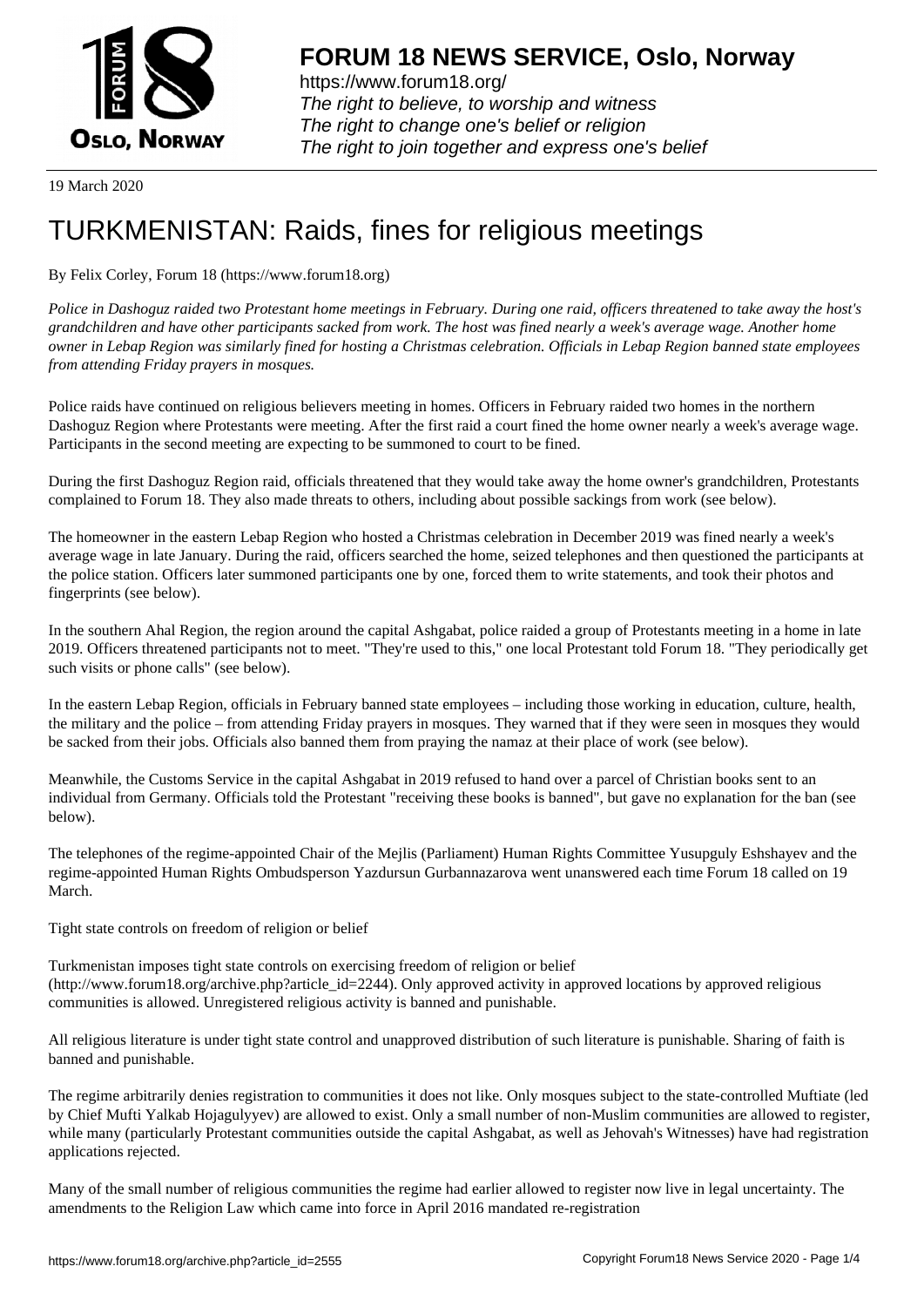state-backed Muslim Board soon after. The Justice Ministry re-registered the 12 Russian Orthodox parishes in 2017, a priest told Forum 18 from Ashgabat. Two Pentecostal communities also gained re-registration.

However, a number of non-Muslim and non-Russian Orthodox religious communities complained to Forum 18 in March 2020 that the Justice Ministry has still not granted re-registration. Officials treat their previous state registration as no longer valid. This leads to fear that any of their public worship could lead to punishment.

Forum 18 was unable to reach anyone in the Justice Ministry in Ashgabat on 19 March to find out why not all communities that sought the mandatory re-registration in 2016 and 2017 have been able to receive it.

Jehovah's Witnesses say that since September 2018, government interference with their religious activity has increased. They complain of police harassment and threats, police interference with the public manifestation of belief, government denial of the right to possess religious material and government denial of registration. They also complain that the international Jehovah's Witness website jw.org is blocked in Turkmenistan.

## Fined for hosting Christmas celebration

On 30 January, a court in Turkmenistan's eastern Lebap Region fined a home owner 200 Manats in punishment for hosting a gathering on 26 December 2019 to celebrate Christmas, Protestants told Forum 18. The fine represents nearly a week's average wages for those in formal work. The home owner's computer was also ordered confiscated.

The court is believed to have fined the home owner under Administrative Code Article 76 ("Violation of the Religion Law"). In recent years, members of a variety of religious communities have been fined under Article 76. Most of the 8 Jehovah's Witnesses known to have been fined in 2019 (http://www.forum18.org/archive.php?article\_id=2534) were punished under this Article.

Administrative Code Article 76, Part 1 punishes "violation of the procedure established by law for conducted religious rites and rituals, the carrying out of charitable or other activity, as well as the production, import, export and distribution of literature and other materials of religious content and objects of religious significance" (http://www.forum18.org/archive.php?article\_id=2320) with a fine on individuals of 1 to 2 base units, on officials of 2 to 5 base units and on legal organisations of 5 to 10 base units (each base unit is 100 Manats).

Each 100 Manats is equivalent to three days' average wage for those in formal work. However, for pensioners or others without a formal job, fines can represent a severe burden.

During the raid on the 26 December 2019 Christmas gathering of Protestant women, officers searched the home, seized telephones and questioned the women at the police station. In early January 2020, police summoned the women one by one, forced them to write statements, and took their photos and fingerprints. (http://www.forum18.org/archive.php?article\_id=2534)

## First February Dashoguz raid

In early February, police, Ministry of State Security (MSS) secret police officers and local administration officials raided a home in the northern city of Dashoguz, where local Christians were meeting. They forced all those present, including the home owner, to go to the police station. There officers recorded their names and photographed them "as a reminder".

Officials also threatened that they would take away the home owner's grandchildren. They also made threats to others, including about possible sackings from work.

Several days later, a local court fined the home owner 200 Manats, nearly a week's average wage. The court is believed to have handed down the fine under Administrative Code Article 76 ("Violation of the Religion Law").

## Second February Dashoguz raid

Also in Dashoguz, on the morning of 29 February police raided a group of Protestants who were attending a house-warming celebration. "Officers barged their way into the house and started driving them outside, filming them and threatening them to make them go outside and go to the police station," a local Protestant complained to Forum 18.

Some older women refused to go to the police station, while one woman who has disabilities and cannot move unaided continued to lie on the floor.

At the police station, an MSS secret police officer – who did not give his name – read out a statement on various religious and that the group had violated the law banning religious meetings in homes. He showed three leaflets with prayers that officers had seized from some of those present, together with notebooks.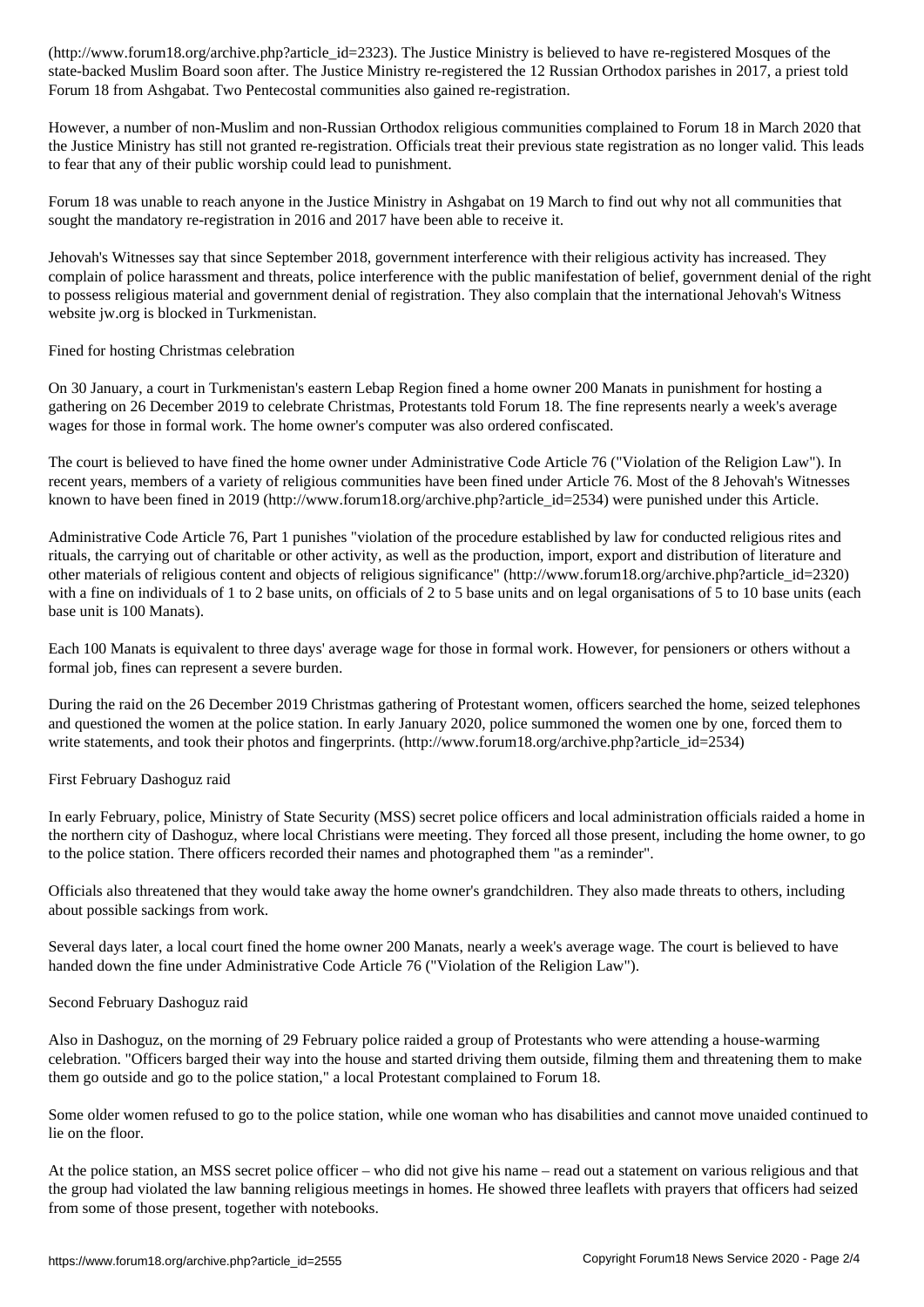Officers pressured the detainees to write statements that they had attended an illegal religious meeting. Officers released some of the detainees after about four hours, holding some of them till later.

At least some of those present are expecting to be summoned to court, where they expect to be fined, possibly under Administrative Code Article 76 ("Violation of the Religion Law"). No trial had taken place by 19 March.

Ahal Region raid

In late 2019, police raided a Protestant meeting for worship in a home in a town in Ahal Region, the region surrounding the capital Ashgabat. Officers threatened those present and told them not to meet for religious purposes. No one was brought to trial or fined.

"They're used to this," one local Protestant told Forum 18. "They periodically get such visits or phone calls." The Protestant added that no raids have taken place on the group so far in 2020.

State employees banned from attending mosque prayers

Officials in Lebap Region in February banned state employees from attending Friday prayers in mosques.

"Workers in the spheres of education, culture and health, as well as military and police officers throughout the Region were ordered not to attend Friday prayers and not to perform the namaz at their places of work," a local correspondent told Radio Free Europe's Turkmen Service from Lebap Region on 24 February. "They were warned that if they are seen in mosques, they will be sacked from their jobs. But a few state employees, despite the fear of losing their jobs, still go to mosques."

Heads of state agencies warned their employees of the ban, but did not explain the reasons for it, the correspondent added. "I have not yet heard that measures have been taken against anyone for visiting mosques. But according to several state employees, state security officers who conduct surveillance on mosques are at the moment limiting themselves to warnings."

The ban on state officials attending Friday prayers in mosques came as President Gurbanguly Berdymukhamedov attended the opening of a new government-sponsored mosque on 21 February in Lebap's regional capital Turkmenabat. Accompanying the President at the high-profile event were all six of the government-approved regional imams.

In his remarks at the mosque, the President claimed that "the government secures all the necessary conditions to protect freedom of conscience", the government website noted the same day.

Local elders who were due to meet the President at the mosque were forced to rehearse from 14 February for the following week, at times for many hours on the same day, the emigre news website Chronicles of Turkmenistan noted on 22 February. One elder, who suffered from diabetes, collapsed during one long evening rehearsal. Police bundled him out of the mosque and only there did they allow him medical attention.

Forum 18 was unable to find out why officials banned state employees from attending Friday prayers in mosques in Lebap Region. The man who answered the phone at the regional administration's Religious Affairs Department put the phone down on 19 March as soon as Forum 18 introduced itself.

Radio Free Europe's Turkmen Service was similarly unable to get comment in February from the administration of Lebap Region or the MSS secret police in Turkmenabat.

Customs refuse to hand over Christian books

Friends from Germany sent a parcel of Christian books to a Protestant in Turkmenistan in 2019. However, when the individual went to the Customs Service in the capital Ashgabat to collect the books, customs officials told the Protestant "receiving these books is banned", local Protestants complained to Forum 18. Customs officials gave no explanation for the ban.

Officials also often seize religious literature and objects from individuals returning to Turkmenistan from abroad. In December 2018, security personnel at Ashgabat Airport detained a woman working in Turkey bringing in Arabic Korans as gifts for relatives, questioning her for 24 hours. She was later banned from leaving Turkmenistan. (http://www.forum18.org/archive.php?article\_id=2449)

In addition, police often seize religious literature they find when raiding individuals' homes or detaining individuals on the street (http://www.forum18.org/archive.php?article\_id=2534). (END)

Full reports on freedom of thought, conscience and belief in Turkmenistan (http://www.forum18.org/archive.php?query=&religion=all&country=32)